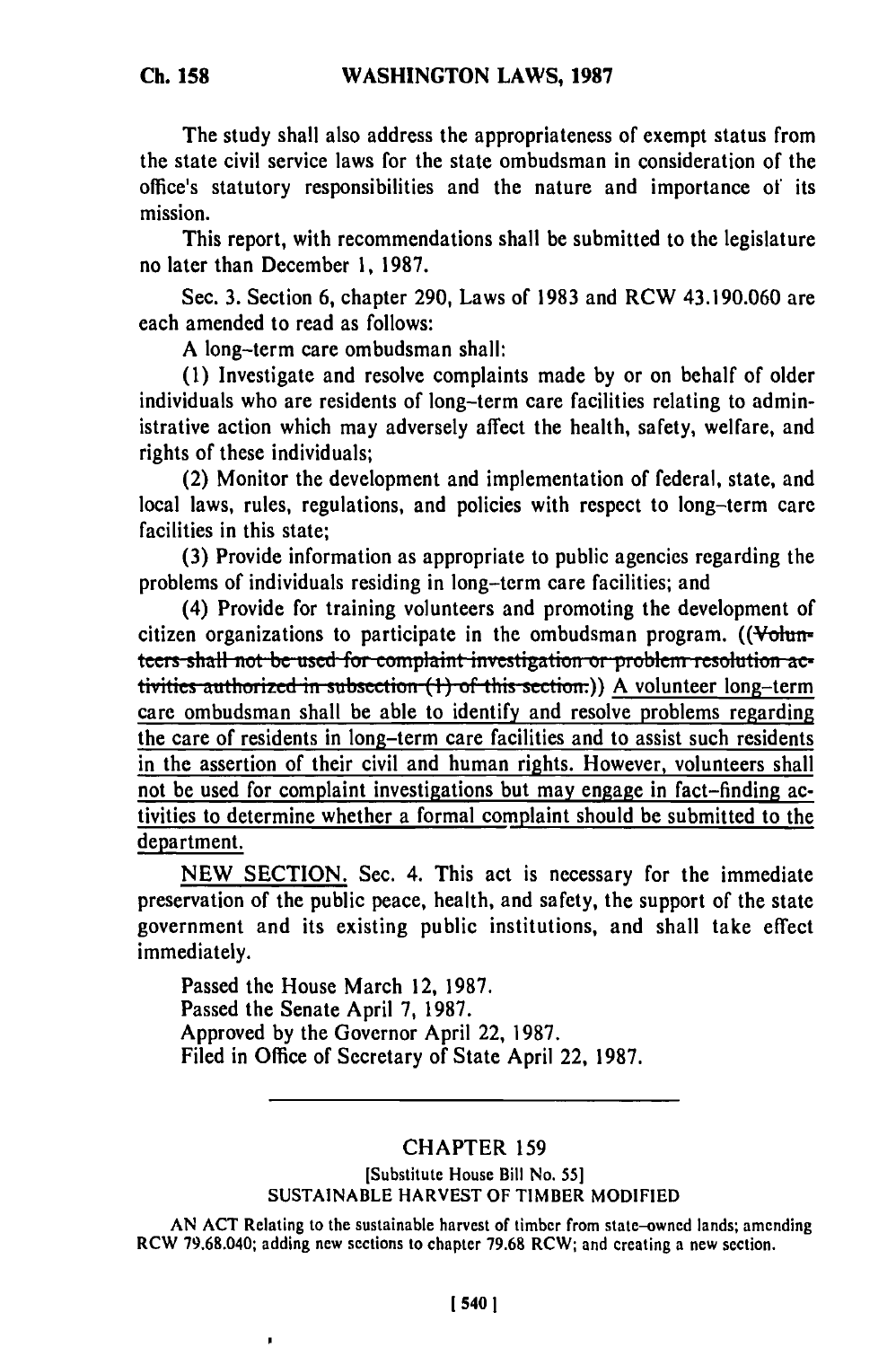Be it enacted **by** the Legislature of the State of Washington:

NEW SECTION. Sec. **1.** Adequately funding construction of the state's educational facilities represents one of the highest priority uses of state-owned lands. Many existing facilities need replacement and many additional facilities will be needed by the year 2000 to house students entering the educational system. The sale of timber from state-owned lands plays a key role in supporting the construction of school facilities. Currently and in the future, demands for school construction funds are expected to exceed available revenues.

The department of natural resources sells timber on a sustained yield basis. Since 1980, purchasers defaulted on sales contracts affecting over one billion one hundred million board feet of timber. Between 1981 and 1983, the department sold six hundred million board feet of timber less than the sustainable harvest level. As a consequence of the two actions, the department entered their 1984-1993 planning decade with a timber sale arrearage which could be sold without adversely affecting the continued productivity of the state-owned forests.

NEW SECTION. Sec. 2. Unless the context clearly requires otherwise the definitions in this section apply throughout this chapter.

(1) "Arrearage" means the summation of the annual sustainable harvest timber volume since July 1, 1979, less the sum of state timber sales contract default volume and the state timber sales volume deficit since July 1, 1979.

(2) "Default" means the volume of timber remaining when a contractor fails to meet the terms of the sales contract on the completion date of the contract or any extension thereof and timber returned to the state under RCW 79.01.1335.

(3) "Deficit" means the summation of the difference between the department's annual planned sales program volume and the actual timber volume sold.

(4) "Planning decade" means the ten-year period covered in the forest land management plan adopted by the board of natural resources.

(5) "Sustainable harvest level" means the volume of timber scheduled for sale from state-owned lands during a planning decade as calculated by the department of natural resources and approved by the board of natural resources.

Sec. 3. Section 4, chapter 234, Laws of 1971 ex. sess. and RCW 79- .68.040 are each amended to read as follows:

The department of natural resources shall manage the state-owned lands under its jurisdiction which are primarily valuable for the purpose of growing forest crops on a sustained yield basis insofar as compatible with